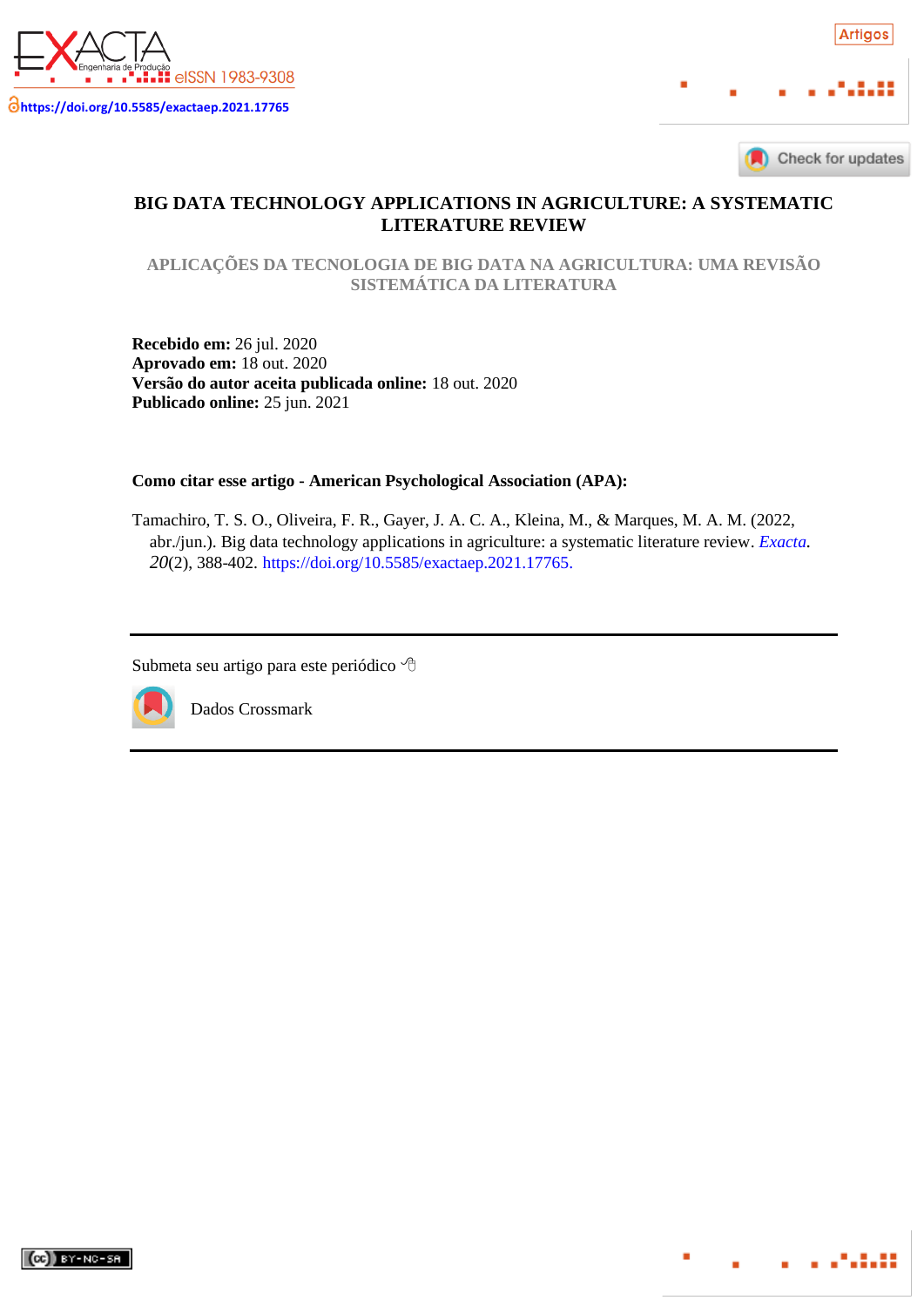

**<https://doi.org/10.5585/exactaep.2021.17765>**

Check for updates

# BIG DATA TECHNOLOGY APPLICATIONS IN AGRICULTURE: A SYSTEMATIC LITERATURE REVIEW

*APLICAÇÕES DA TECNOLOGIA DE BIG DATA NA AGRICULTURA: UMA REVISÃO SISTEMÁTICA DA LITERATURA* 

**D** Thiago Shoji Obi Tamachiro<sup>1</sup> **D** Fernanda Robes de Oliveira<sup>2</sup> D Jéssika Alvares Coppi Arruda Gayer<sup>3</sup>  $\bullet$  Mariana Kleina<sup>4</sup> Marcos Augusto Mendes Marques<sup>5</sup>

**1** Mestre em Engenharia de Produção Universidade Federal do Paraná – UFPR. Curitiba, Paraná – Brasil. ູ່ [thiagotamachiro@gmail.com](mailto:thiagotamachiro@gmail.com)

**<sup>2</sup> Mestre em Engenharia de Produção**  Universidade Federal do Paraná – UFPR. Curitiba, Paraná – Brasil. Į [fer.robes@gmail.com](mailto:fer.robes@gmail.com)

**<sup>3</sup>** Mestre em Engenharia de Produção Universidade Federal do Paraná – UFPR. Curitiba, Paraná – Brasil.  $\vdots$ [jessika.ac@hotmail.com](mailto:jessika.ac@hotmail.com)

**<sup>4</sup> Doutora em Métodos Numéricos em Engenharia**  Universidade Federal do Paraná – UFPR. Curitiba, Paraná – Brasil. ֧֧֦֧֦֧֦֧֦֧֦֧֦֧֦֧֦֧֦֧֦֧֦֧֦֧֦֧֦֧֦֧֪֪֪֪֧֚֬֓ [marianakleina@ufpr.br](mailto:marianakleina@ufpr.br)

**5**<br>Doutor em Métodos Numéricos em Engenharia Universidade Federal do Paraná – UFPR. Curitiba, Paraná – Brasil. j [marquesammarcos@gmail.com](mailto:marquesammarcos@gmail.com)

 Recebido em: 26 jul. 2020 ۔<br>د Aprovado em: 18 out. 2020

Abstract: Industry 4.0 is a terminology widely used today. Among the technologies that make up this new trend, there is Big Data, which is a broad set of data with a large number of variables, high number and high speed. The objective of this article was to carry out a systematic review of the literature regarding the current issues that address the use of Big Data in the context of Agriculture. The systematic literature review was able to verify how this sector analyzes and processes the large volume of data generated. Thus, there was a search for articles published on the Web of Science and Scopus in the intervals between 2016 and 2019, which contained as Big Data and agriculture. The material found was analyzed, compiled and presented in the form of a table with a short summary on what to approach the articles. As a result, it was observed that a large part of the studies refer to the use of analysis and machine learning techniques of data sets from Big Data, which propose solutions to problems arising from agriculture. In addition, this study serves as a reference on the Big Data techniques most used in agriculture aiming at increasing productivity and better decision making.

Keywords: Big Data. Agriculture. Industry 4.0.

Resumo: A indústria 4.0 é uma terminologia muito utilizada nos dias atuais. Dentre as tecnologias que compõem esta nova tendência, tem-se o Big Data, que é um amplo conjunto de dados com um grande número de variáveis, num alto volume e em alta velocidade. O objetivo deste artigo foi realizar uma revisão sistemática da literatura referente aos assuntos atuais que abordam a utilização de Big Data no contexto da Agricultura. A revisão sistemática da literatura teve por finalidade verificar como este setor analisa e processa o grande volume de dados gerados. Desta forma, houve uma busca por artigos publicados na base Web of Science e Scopus nos períodos entre 2016 a 2019 que continham as palavras Big Data e agricultura. O material encontrado foi analisado, compilado e apresentado em forma de quadro com um pequeno resumo sobre o que abordam os artigos. Como resultado, observou que grande parte dos estudos referem à utilização de técnicas de análise e aprendizado de máquina dos conjuntos de dados provenientes do Big Data, em que propõem soluções aos problemas decorrentes da agricultura. Além disso, este estudo serve como um referencial sobre as técnicas de Big Data mais utilizadas na Agricultura visando o aumento da produtividade e melhores tomadas de decisão.

Palavras-chave: Big Data. Agricultura. Indústria 4.0.

*[Exacta](http://www.revistaexacta.org.br/)***,** *20***(2), p. 388-402, abr./jun. 2022**

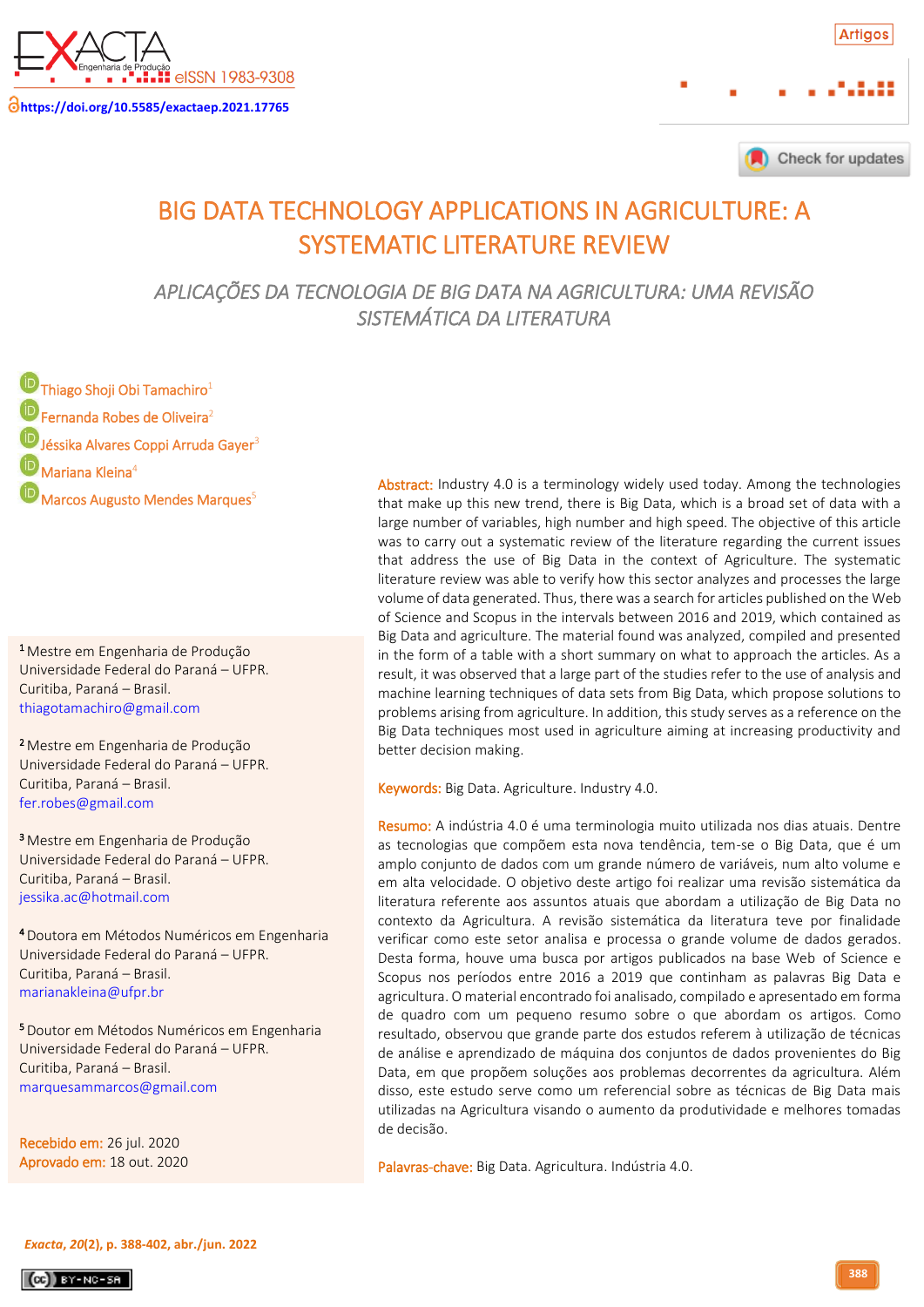## 1 Introduction

Industry 4.0, a term raised by the German Government in 2011, has as main focus to apply advanced technologies at the production level, aiming at increasing the flexibility, speed and quality of production systems (Khan & Turowski, 2016). These advanced technologies, such as, additive manufacturing, Internet of Things (IoT), Big Data and cloud computing, if integrated, will bring about major changes in the way society organizes, relates, consumes and produces products and services (Manyika et al., 2013).

The term Big Data can be defined as the existence of large data sets and that need adequate tools to deal with this large volume of data and from this medium, information can be extracted for decision making (Morais et al., 2018 ).

According to Shivappa et al. (2018) Big Data has three main characteristics or dimensions, described as: the volume defined as a set of data whose size is beyond the processing capacity of a conventional database; the speed that is the ability to acquire, process, understand and interpret data in real time; and the variety in which it refers to the number of data types, such as messages, photos, videos and sounds. Morais et al. (2018) still include two more dimensions: veracity (constant need for real-time analysis) and value (indicates that the greater the wealth of data, the better the questions will be at the beginning of the analysis process).

Faced with this technological revolution, which appears to be applied with greater proportion in the manufacturing industry, Agriculture 4.0 (including precision agriculture and agriculture) is also present, which uses techniques from industry 4.0 to maximize the use of natural resources for food production (Ribeiro et al., 2012). Big data and cloud computing techniques have been widely used in agriculture 4.0, with the objective of providing better decision-making for increasing productivity (Franco & Domenech, 2014).

According to the Agricultural Census, carried out in 2017 and published in 2019, by the Instituto Brasileiro de Geografia e Estatística (IBGE), internet access by Brazilian agricultural establishments jumped from 75 thousand in 2006, to 1,430,156 in 2017, that is, an increase of more than 1900% or almost 20 times more. In addition, the evolution is marked by 659 thousand accesses by broadband and 909 thousand accesses by mobile internet.

With that, the hypothesis was raised that there is a large volume of information in agriculture that needs to be treated, in order to improve the forecasts in the segment, however it is unknown which tools help in this tabulation.

From the understanding of the concept of Big Data, the question that motivated this research arose, described as: "Currently, what are the innovations and technologies, connected to Big Data, used in agriculture?".

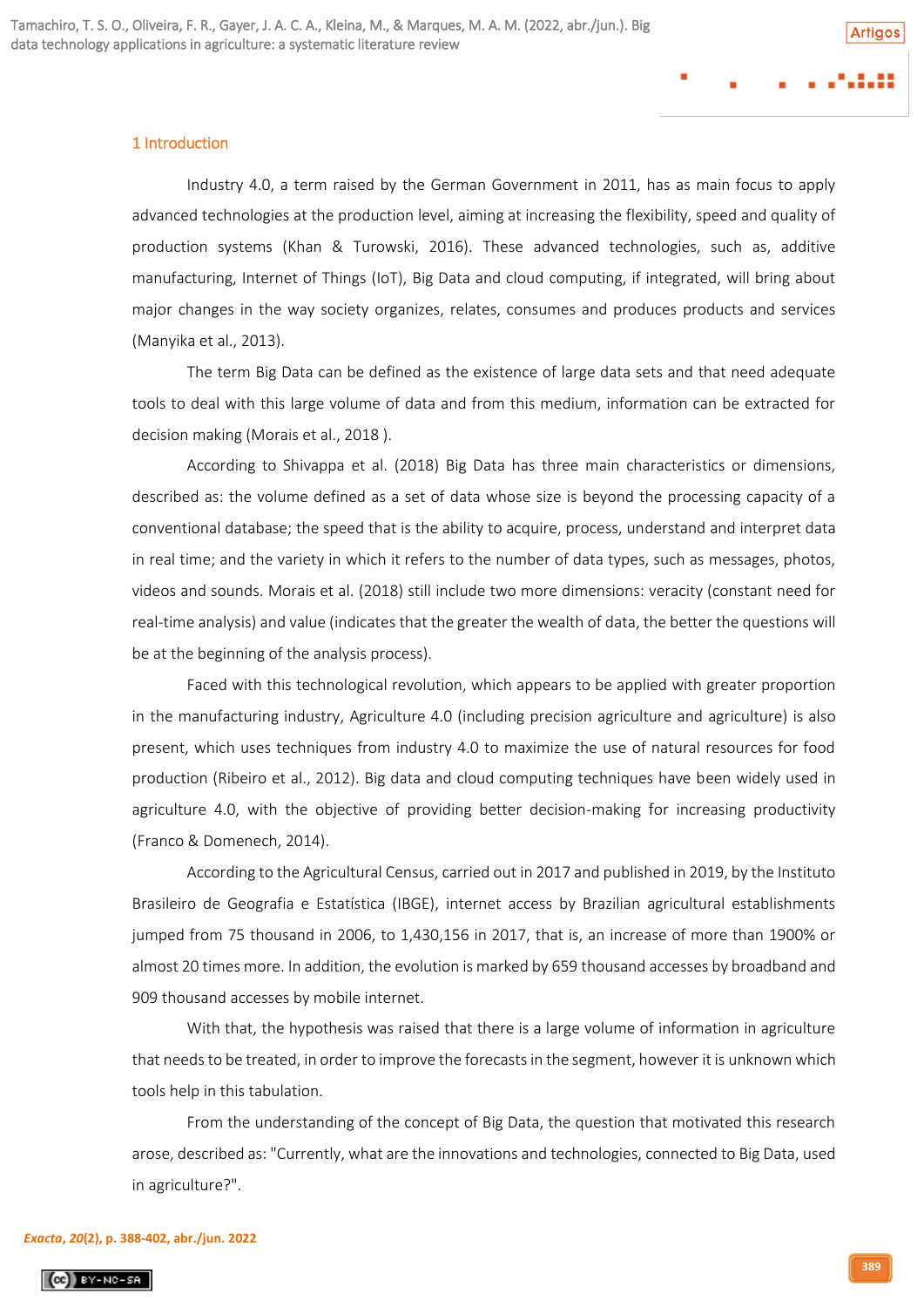The study is justified from the need to understand how Big Data can be used outside the industrial context, and yes, in other segments in order to understand the customer's needs, in addition to improving production processes. Another point, which is necessary to understand, is whether this technological advent with high data processing, Big Data, is at what level within agriculture and in which approach has been applied. Therefore, the objective of this study is to carry out a systematic review of the literature regarding current issues that address the use of Big Data in the context of Agriculture.

For this, the article is divided into 4 sections, the first of which brings an introduction on the topic; the second addresses the research methodology; in the third are the results and discussion on the topic; and the fourth section presents the final considerations.

# 2 Research methodology

The proposed research has a qualitative nature and relates the uses and problems of Big Data in the area of Agriculture, using the method described by Tranfield et al. (2003). This method suggests three main steps, namely: research planning, with the definition of parameters; searching and extracting articles from the databases; and the analysis and synthesis of the selected works, highlighting the results verified by each author.

# *2.1 Search parameter definitions*

The search was carried out electronically on the Web of Science and Scopus databases, which are reference platforms for citations, accessed through the CAPES (*Coordenação de Aperfeiçoamento de Pessoal de Nível Superior*) journal portal.

In the base, the advanced search and the Boolean operator "AND" were used, in addition, as search criteria, the terms "Big Data" and "Agricul \*" were first used, which were searched for in the title field of the articles. Other delimitations used were in relation to the language, timing and type of document in which English was selected, the last 4 years (2016 to 2019) and article, respectively. It is important to highlight that the term "Agricul\*" was used to broaden the research, as it was possible to select articles with the terms "Agricultural" and "Agriculture".

The selection using the Web of Science and Scopus database resulted in 38 (thirty-eight) and 35 (thirty-five) articles, respectively. Removing articles in duplicates and those that did not fit the delimited theme, 47 (forty-seven) articles remained. The Chart 1 shows the number of articles found in each database per year, and the number of duplicate, excluded and inserted articles.

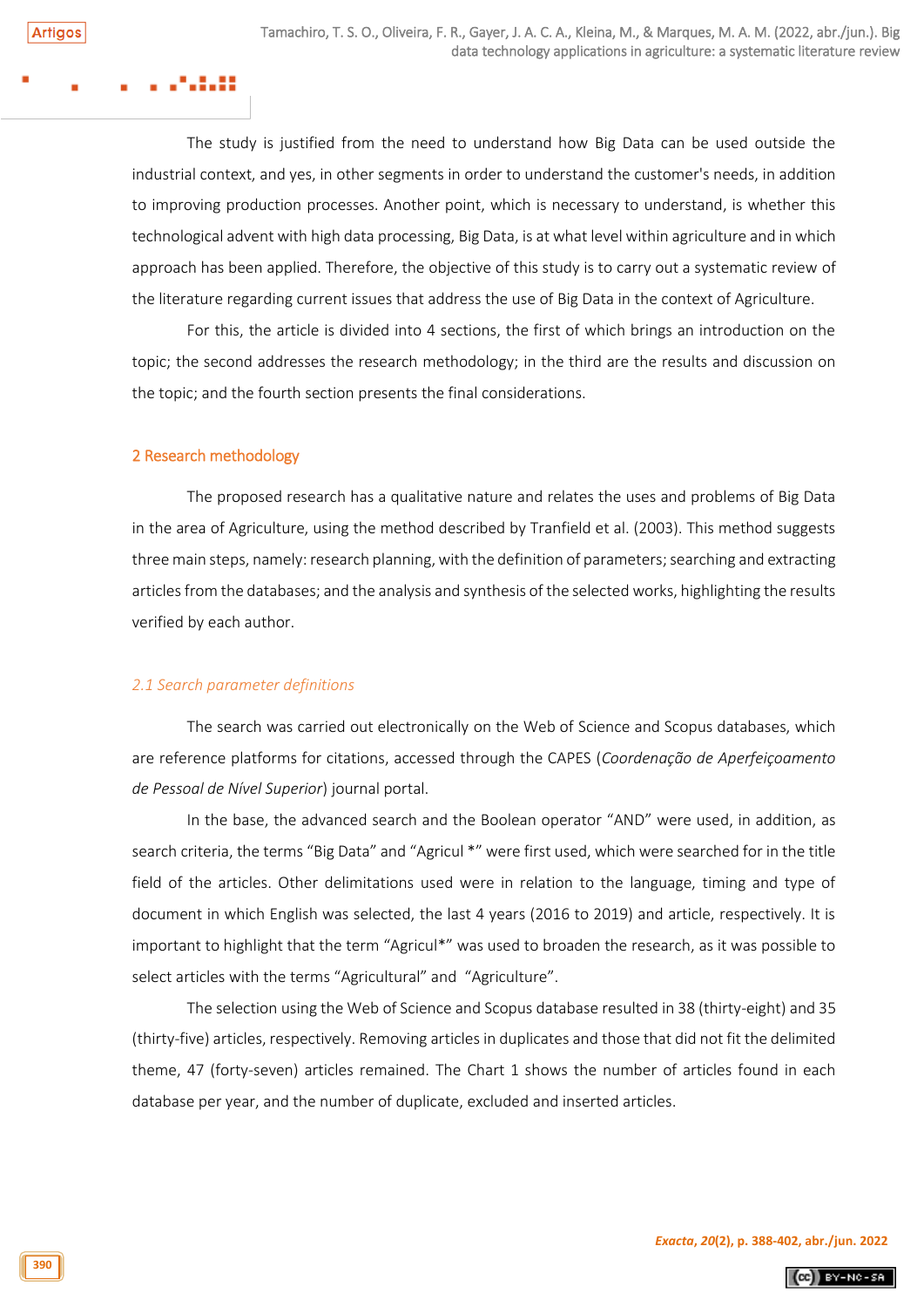# Chart 1

# *Search protocol summary*

| Year                                    | Web of         | <b>Scopus</b> | <b>Duplicate</b> | <b>Excluded</b> | <b>Inserted</b> |
|-----------------------------------------|----------------|---------------|------------------|-----------------|-----------------|
|                                         | <b>Science</b> |               | <b>Articles</b>  | <b>Articles</b> | <b>Articles</b> |
| 2016                                    | 6              | 4             | $\overline{2}$   | $\overline{2}$  | 6               |
| 2017                                    | 8              | 10            | 3                | 1               | 14              |
| 2018                                    | 9              | 9             | 6                | $\mathbf{1}$    | 11              |
| 2019                                    | 15             | 12            | $\overline{4}$   | 8               | 16              |
| Total                                   | 38             | 35            | 15               | 12              | 47              |
| $C = \frac{1}{2}$ The state of $(2020)$ |                |               |                  |                 |                 |

Source: The authors (2020).

# *2.2 Presentation and analysis of results*

Regarding the year of publication (Figure 1), it is noted that from 2016 to 2017 there was an evolution of publications (6 to 14 publications), in 2018 there was a decrease of 3 publications less than the previous year, and in 2019 the highest number was obtained publications, resulting in 16 articles.

# Figure 1

*Number of articles per year*



# Source: authors (2020).

Regarding the title of the articles, a word cloud was created (Figure 2), using the software R (2020). This cloud was formed by all 47 articles. In addition to the words referenced in the search, no other appeared with great prominence. The search terms were counted with the following frequency: "Data" appears 49 times, "big" 44, "agricultural" 21, "agriculture" 21. Other most cited terms were "analysis" 8, "analytics" 6 and "precision" 6, the other terms had frequency less than 5.

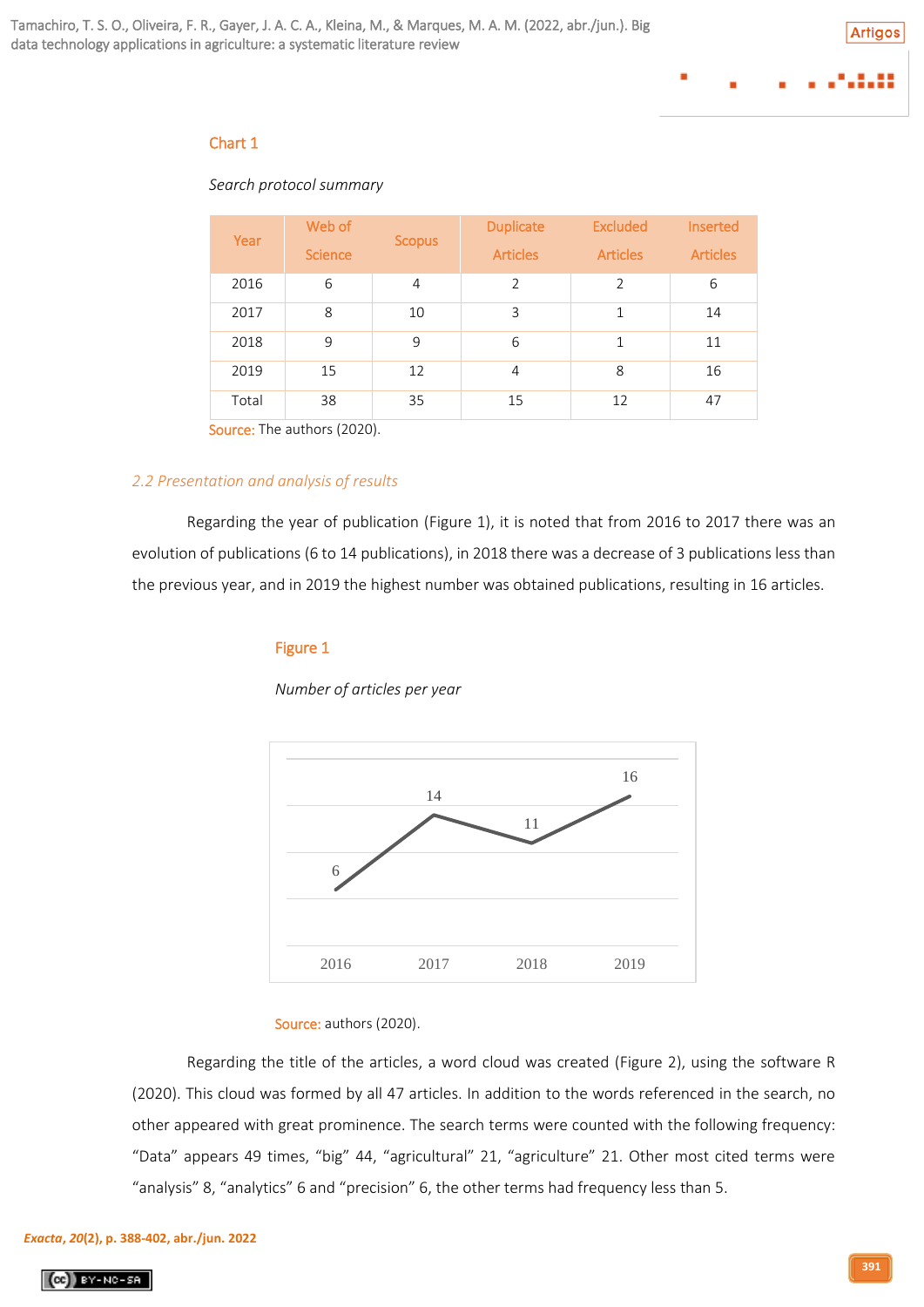# ---

# Figure 2

*Word cloud*



The 47 articles analyzed were published in 14 countries, with the United States the country that published the most articles on the topic (38%) and secondly, England with 11% of the articles published. The other countries, while participating in 51% of the publications, each published less than 10% of the total articles analyzed. The Figure 3 shows graphically the percentage of publications by country.

# Figure 3

*Number of articles published by country*



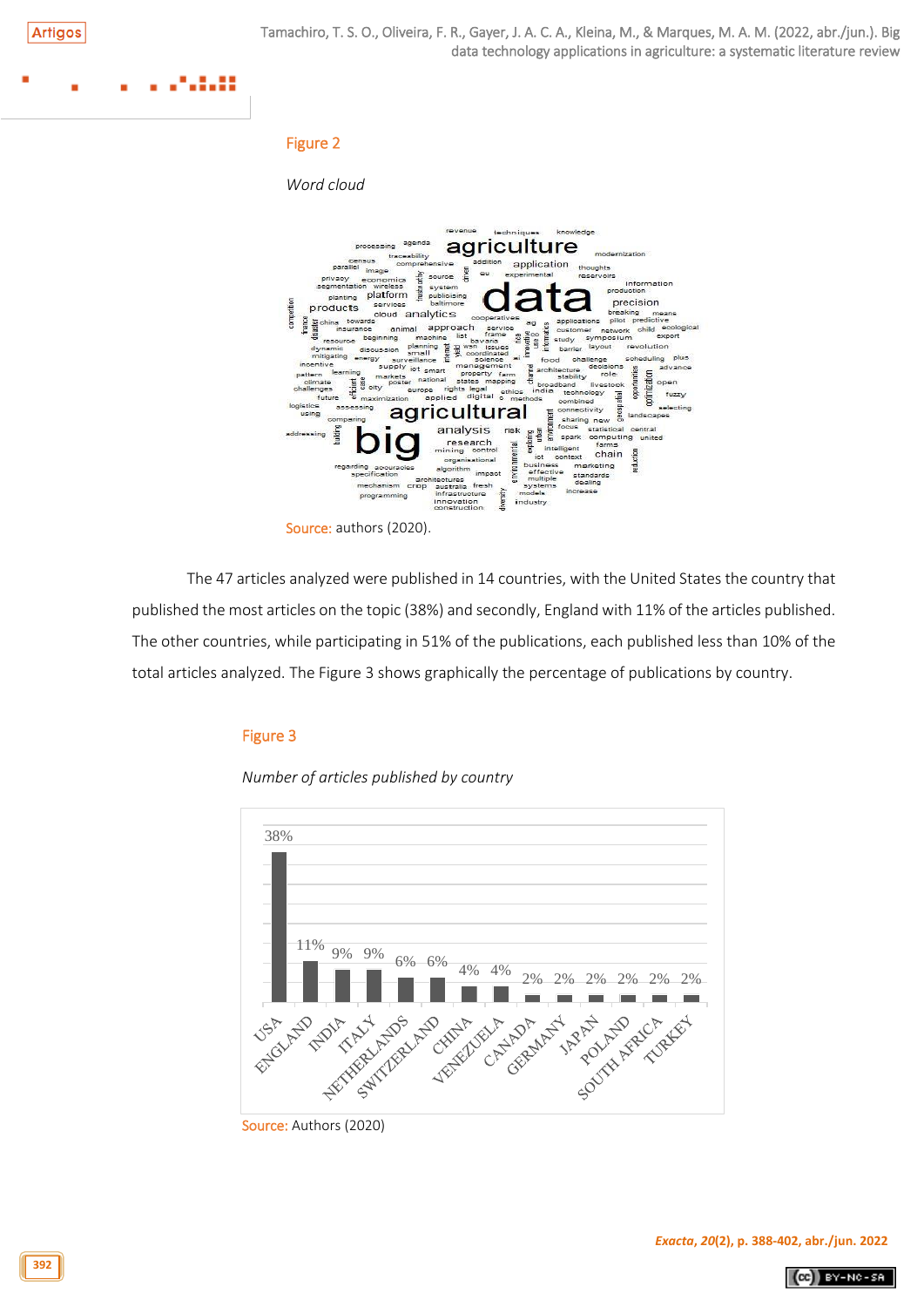Figure 4 shows the keywords that appeared most frequently in all analyzed articles. These keywords can be associated with the methods most used in the context of Big Data in agriculture which are: Data Analysis, Machine Learning and Internet of Things.

# Figure 4

# *Keywords*



Source: Authors (2020).

# 3 Results

In order to identify how the application of Big Data analysis can enhance innovations for agriculture, the current scenario, the challenges to be overcome and perspectives for the sector, a synthesis of the 47 selected articles was made highlighting the main contributions of each study for the theme, as shown in Chart 2.

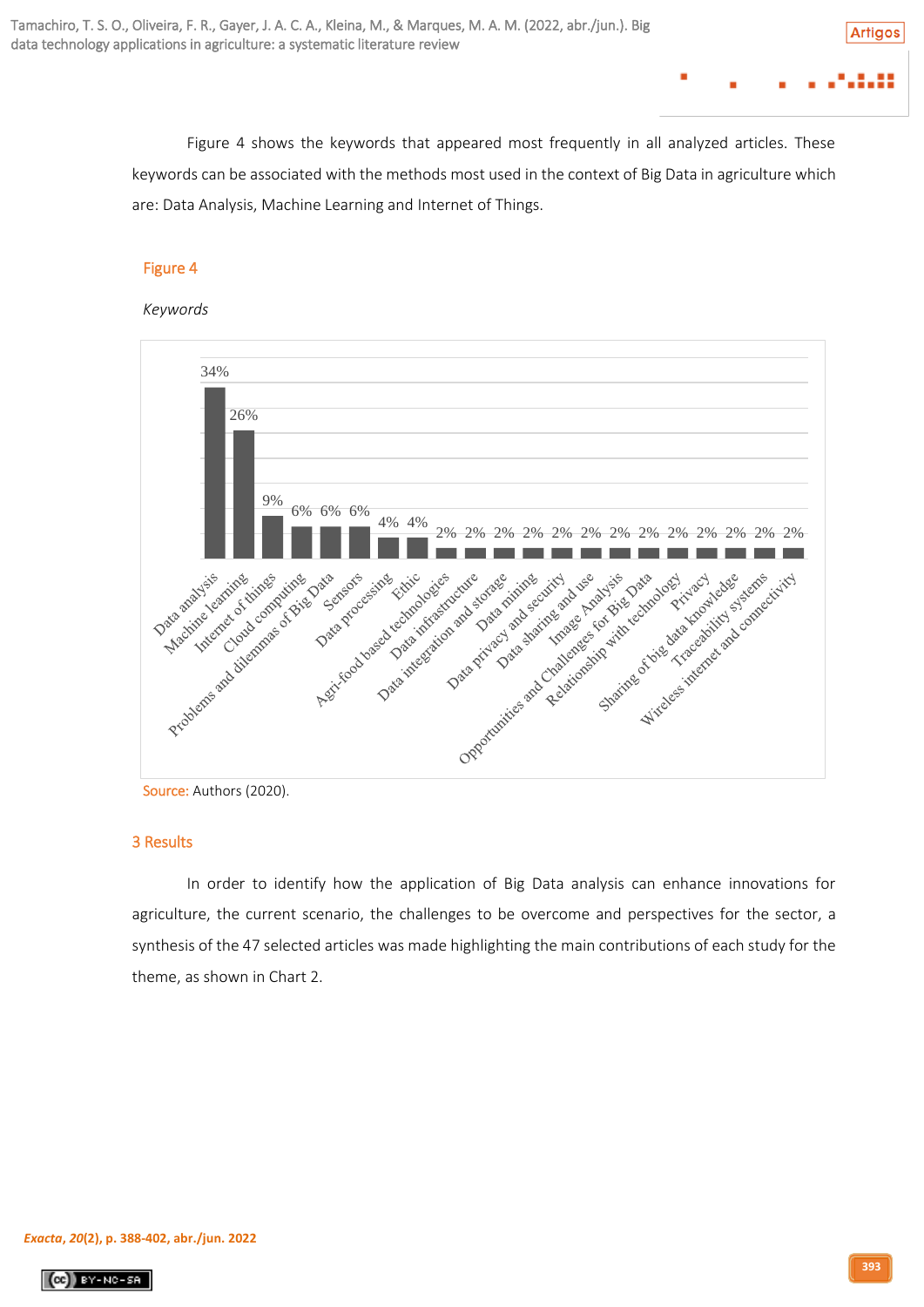### 200 ×

# Chart 2

# *Summary of the searched articles*

| Author                                 | Contribution                                                                                                                                                                                                                                                                                                                                                                                                                                                     | Keywords/Applied<br>methods                                                      |
|----------------------------------------|------------------------------------------------------------------------------------------------------------------------------------------------------------------------------------------------------------------------------------------------------------------------------------------------------------------------------------------------------------------------------------------------------------------------------------------------------------------|----------------------------------------------------------------------------------|
| Bhogireddy et al. (2016)               | Use of Big Data to select the best performing rice genotypes.                                                                                                                                                                                                                                                                                                                                                                                                    | Data Analysis                                                                    |
| Ludena & Ahrary (2016)                 | It addresses the reasons that Big Data methodologies will be widely<br>used in analyzing agricultural data.                                                                                                                                                                                                                                                                                                                                                      | Data Analysis                                                                    |
| Jia et al. (2017)                      | Review of relevant concepts of agricultural Big Data, such as, main<br>applied technologies and, problems that agricultural Big Data has<br>been facing at the present stage and its application perspective.                                                                                                                                                                                                                                                    | Data Analysis                                                                    |
| Jones et al. (2017)                    | The article compares a range of water reservoir monitoring<br>methods and establishes levels of precision in the characterization<br>of these reservoirs.                                                                                                                                                                                                                                                                                                        | Data Analysis; Image<br>Analysis                                                 |
| Liu (2017)                             | It brings a combination analysis between internet + and Big Data,<br>in order to assist in the trade of fresh agricultural products through<br>e-commerce.                                                                                                                                                                                                                                                                                                       | Data Analysis                                                                    |
| Luo & Liu (2017)                       | The study provides an analysis of e-commerce and marketing<br>innovation in the use of fresh agricultural products. The study was<br>based on Big Data from the internet, such as social networks.                                                                                                                                                                                                                                                               | Data Analysis                                                                    |
| Priya & Geetha (2017)                  | Use of an algorithm based on dynamic programming to optimize<br>the need for water, fertilizers and micronutrients based on<br>availability and demand at each growth stage of a crop.                                                                                                                                                                                                                                                                           | Data Analysis; sensor                                                            |
| Shuo (2017)                            | Use of Big Data to build China's ecological agriculture industrial<br>chain.                                                                                                                                                                                                                                                                                                                                                                                     | Data Analysis                                                                    |
| Ravichandran<br>&<br>Kareemulla (2018) | It presents several statistical techniques for analyzing data<br>collected from agricultural experiments.                                                                                                                                                                                                                                                                                                                                                        | Data Analysis                                                                    |
| Shivappa et al. (2018)                 | Review of Big Data, digital revolution, internet of things, and sensor<br>technologies in the agricultural sector.                                                                                                                                                                                                                                                                                                                                               | Data<br>Analysis;<br>things;<br>Internet<br>of<br>Cloud<br>Sensors;<br>Computing |
| Weigel et al. (2018)                   | The article shows that the composition of the crop portfolios is<br>related to the socioeconomic characteristics of agricultural<br>properties and restricted by the quality of the local soil and the size<br>of the property. In addition, more diversified crop portfolios today<br>do not promote greater revenue stability from the use of arable<br>land in the study area, where policy still indirectly influences the<br>market prices of energy crops. | Data Analysis                                                                    |
| Young et al. (2018)                    | The study brings a pilot project, applied in the city of Baltimore,<br>with the purpose of trying to identify urban agricultural activities,<br>through an analysis based on images and keywords made available<br>on the web.                                                                                                                                                                                                                                   | Data Analysis                                                                    |
| Lee et al. (2019)                      | Use of Big Data techniques to predict the risk of agricultural                                                                                                                                                                                                                                                                                                                                                                                                   | Data Analysis                                                                    |

 $(Cc)$  BY-NC-SA

**394**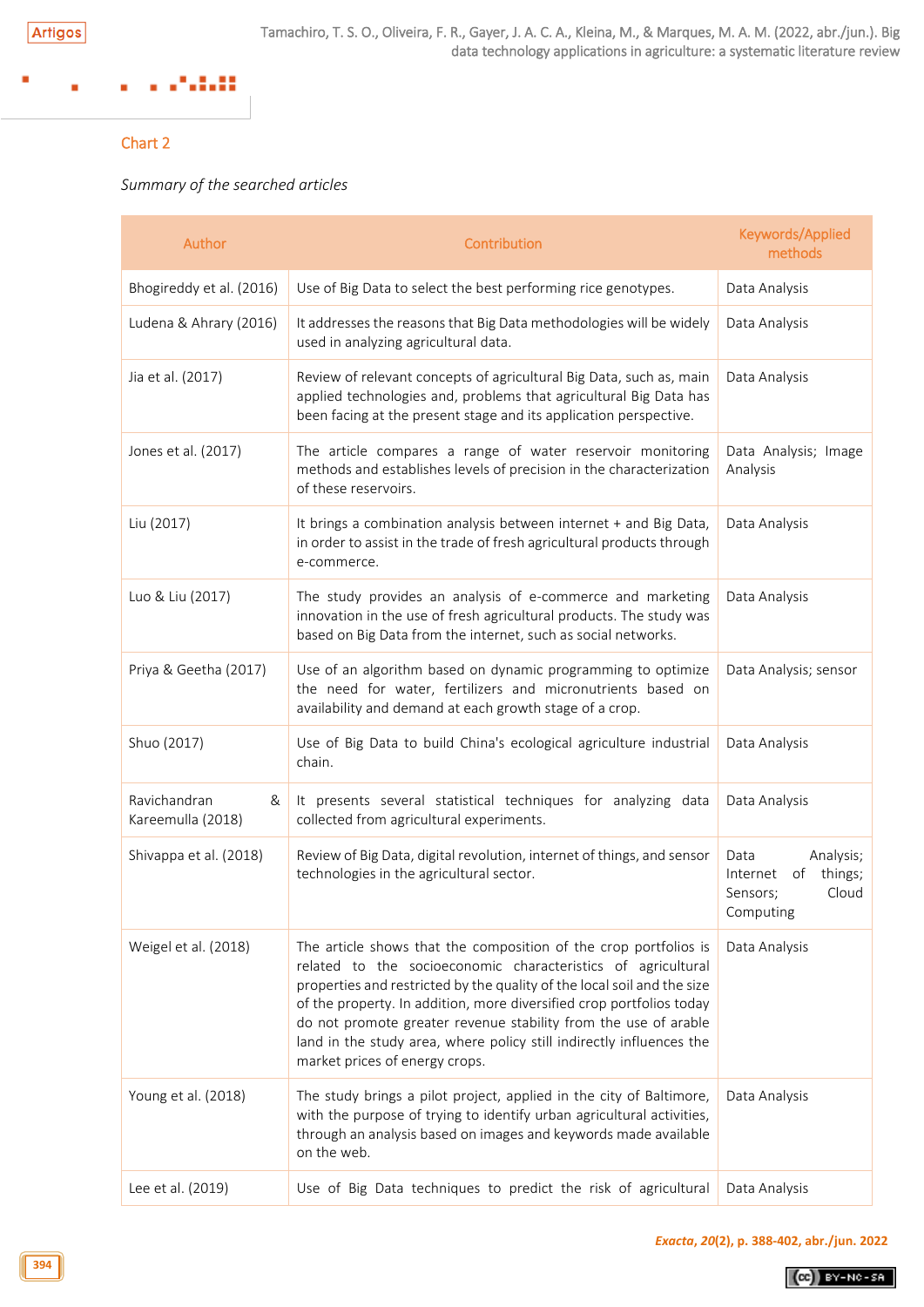### $17.313$  $\mathbf{r}$ ٠  $\blacksquare$

×

| Author                  | Contribution                                                                                                                                                                                                                                                                     | Keywords/Applied<br>methods         |
|-------------------------|----------------------------------------------------------------------------------------------------------------------------------------------------------------------------------------------------------------------------------------------------------------------------------|-------------------------------------|
|                         | drought in South Korea.                                                                                                                                                                                                                                                          |                                     |
| Li et al. (2019b)       | Development of a data analysis platform capable of identifying<br>causes of failure and maintenance requirements for agricultural<br>machinery.                                                                                                                                  | Data Analysis                       |
| Matsumoto et al. (2019) | Development of a forecasting algorithm for the growth of<br>agricultural crops that considers seasonal changes. Data on crop<br>growth and climatic conditions are collected using sensors spread<br>across the field.                                                           | Data Analysis                       |
| Zilberman (2019)        | It highlights the economic evolution in the context of agriculture<br>and brings an approach on the usefulness of Big Data to test<br>hypotheses, political approaches, among others.                                                                                            | Data Analysis                       |
| Cameron et al. (2017)   | Use of the TRADE - Decision Support Model methodology to<br>identify export opportunities for agricultural products.                                                                                                                                                             | Machine Learning                    |
| Carolan (2017)          | It is an analysis based on interviews with farmers, professionals<br>specializing in Big Data and entrepreneurs in the food sector. The<br>objective was to reformulate the discussion on technologies for the<br>agri-food industry.                                            | Machine Learning                    |
| Majumdar et al. (2017)  | It analyzes different data mining techniques for forecasting crop<br>yields, presents results on the analysis of the best climate to<br>achieve the highest wheat production.                                                                                                    | Machine Learning                    |
| Coble et al. (2018)     | This article examines the challenge and opportunities of Big Data<br>and concludes that these technologies will lead to relevant analysis<br>at all stages of the agricultural value chain.                                                                                      | Machine Learning                    |
| Morota et al. (2018)    | It provides insight into machine learning and data mining in the<br>context of Big Data analysis with particular emphasis on<br>forecasting.                                                                                                                                     | Machine<br>Learning;<br>Data Mining |
| Tao et al. (2018)       | This article proposed a new approach to optimizing reliable supply<br>chain scheduling for agricultural products using Big Data.                                                                                                                                                 | Machine Learning                    |
| White et al. (2018)     | Describes the process of using Big Data and the predictive<br>analytical framework to create tools that guide decisions in<br>production, health and animal welfare. It addresses the statistical<br>part and demonstrates methods for assessing the accuracy of<br>predictions. | Machine Learning                    |
| Gumma et al. (2019)     | Development of a high spatial resolution product using Big Data<br>techniques and machine learning, with the aim of improving the<br>accuracy of the geographical position of individual farms in South<br>Asia.                                                                 | Machine Learning                    |
| Jiang et al. (2019)     | Development of a Big Data analysis model that aims to identify the<br>best place and the best time to cultivate each type of culture.                                                                                                                                            | Machine Learning                    |
| Ruan et al. (2019)      | The authors found that the proposed GA-SVM granular predictor is<br>effective for making big data predictions with reduced<br>computation time and equivalent precision.                                                                                                         | Machine Learning                    |

# *[Exacta](http://www.revistaexacta.org.br/)***,** *20***(2), p. 388-402, abr./jun. 2022**

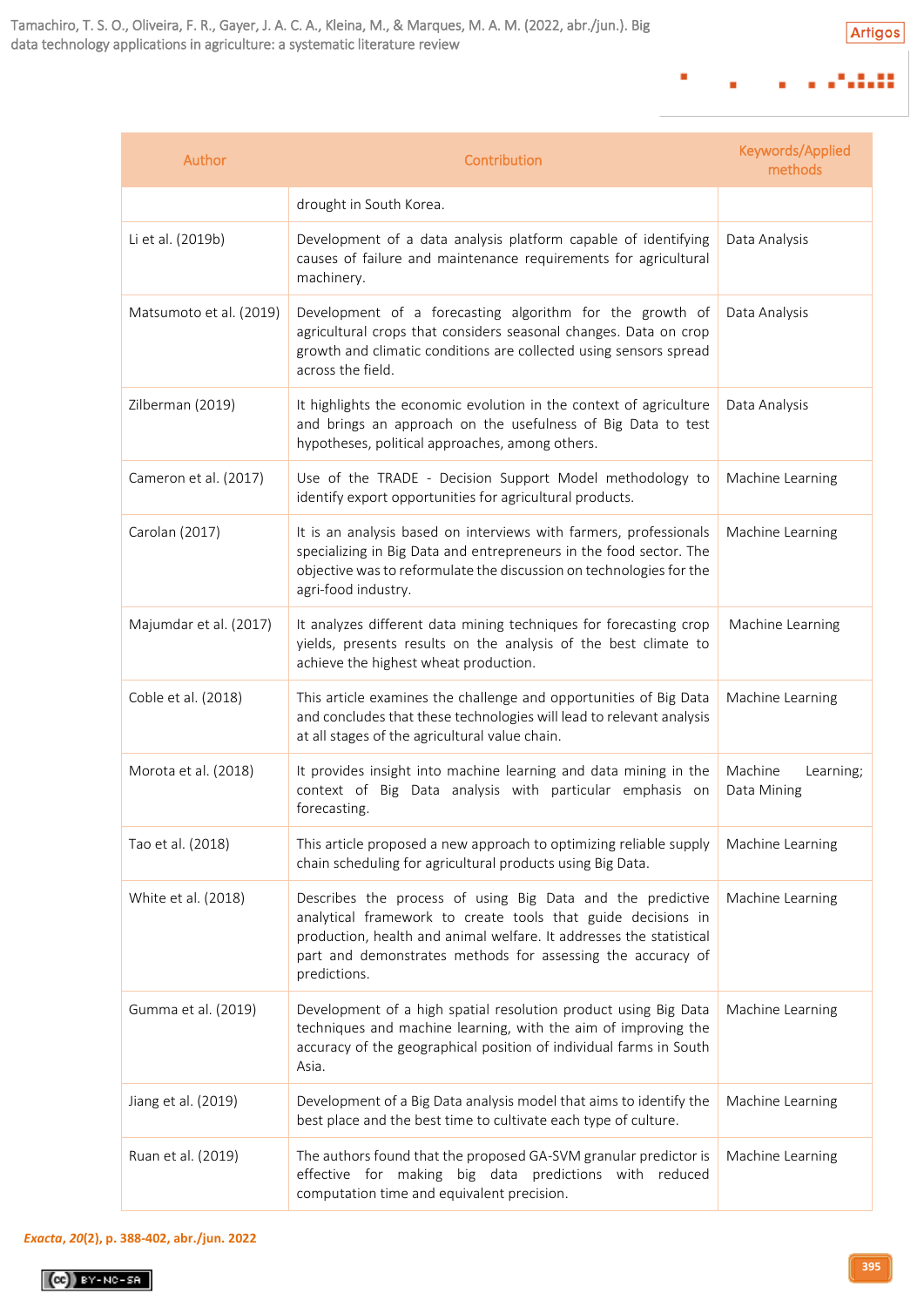### a ang pagpalan ×

| Author                  | Contribution                                                                                                                                                                                                                                               | Keywords/Applied<br>methods                                  |
|-------------------------|------------------------------------------------------------------------------------------------------------------------------------------------------------------------------------------------------------------------------------------------------------|--------------------------------------------------------------|
| Tantalaki et al. (2019) | Literature review on Big Data applications for data-driven decision<br>making in precision agriculture.                                                                                                                                                    | Machine Learning                                             |
| Tseng et al. (2019)     | Use of Internet of Things equipment to monitor the environmental<br>factors of a farm and the data collected are subjected to 3D cluster<br>analysis.                                                                                                      | Machine<br>learning;<br>Internet of things                   |
| Zhang & Liu (2019)      | Use of a model of neural networks that process meteorological<br>data of agricultural lands.                                                                                                                                                               | Machine<br>Leaning;<br>things;<br>Internet<br>of<br>sensors; |
| Li et al. (2019a)       | Proposal for an optimization method to filter redundant data<br>generated by Big Data techniques.                                                                                                                                                          | Internet of things                                           |
| Gill et al. (2017)      | A proposed cloud-based standalone system to provide Agriculture-<br>as-a-Service (AaaS). The system groups the information, from pre-<br>configured devices and IoT (Internet of Things), and processes in<br>the cloud with Big Data applications.        | Cloud<br>Comptuing;<br>sensor                                |
| Leone (2017)            | Article addresses data ownership and privacy, misuse and the fear<br>of large companies operating in the sector about data sharing.                                                                                                                        | Problems<br>and<br>dilemmas of Big Data                      |
| Klauser (2018)          | The study provides a review of "smart farming" and aims to analyze<br>the creation, operation and performance of Big Data in the<br>agricultural area.                                                                                                     | Problems<br>and<br>dilemmas of Big Data                      |
| Guo et al. (2019)       | The text addresses the problems of application of Big Data in<br>agriculture, such as weak infrastructure of agricultural information,<br>weak awareness of data acquisition and saving, shortage of<br>qualified professionals in Big Data, among others. | Problems<br>and<br>dilemmas of Big Data                      |
| Liu et al. (2019)       | Article covers agricultural image segmentation algorithms, as well<br>as comparing the performance of Apache Spark technology.                                                                                                                             | Data Processing                                              |
| Reznik et al. (2017)    | He presented geospatial data processing approaches based on data<br>from satellites and sensors that aim at the phases of prevention<br>and mitigation of disaster risk reduction in agriculture.                                                          | Data Processing                                              |
| Carbonell (2016)        | It brings an analysis of the ethics of Big Data in the area of<br>agriculture, focusing on the power that exists between farmers and<br>large companies in the industry.                                                                                   | Ethic                                                        |
| Ryan (2019)             | The text addresses that the use of Big Data analysis in agriculture<br>can bring undesirable consequences, such as the exercise of power<br>in the agricultural sector.                                                                                    | Ethic                                                        |
| Yu et al. (2017)        | Construction study of a large agricultural data infrastructure in<br>China.                                                                                                                                                                                | Data Infrastructure                                          |
| Woodard (2016)          | Provides an overview of the use of the Ag-Analytics platform,<br>focusing on open data from available agricultural surveys.                                                                                                                                | Data integration and<br>storage                              |
| Sykuta (2016)           | The article discusses data privacy and security in a period of<br>transition from precision farming to big data.                                                                                                                                           | Data<br>privacy<br>and<br>security                           |

 $(G)$  BY-NC-SA

**396**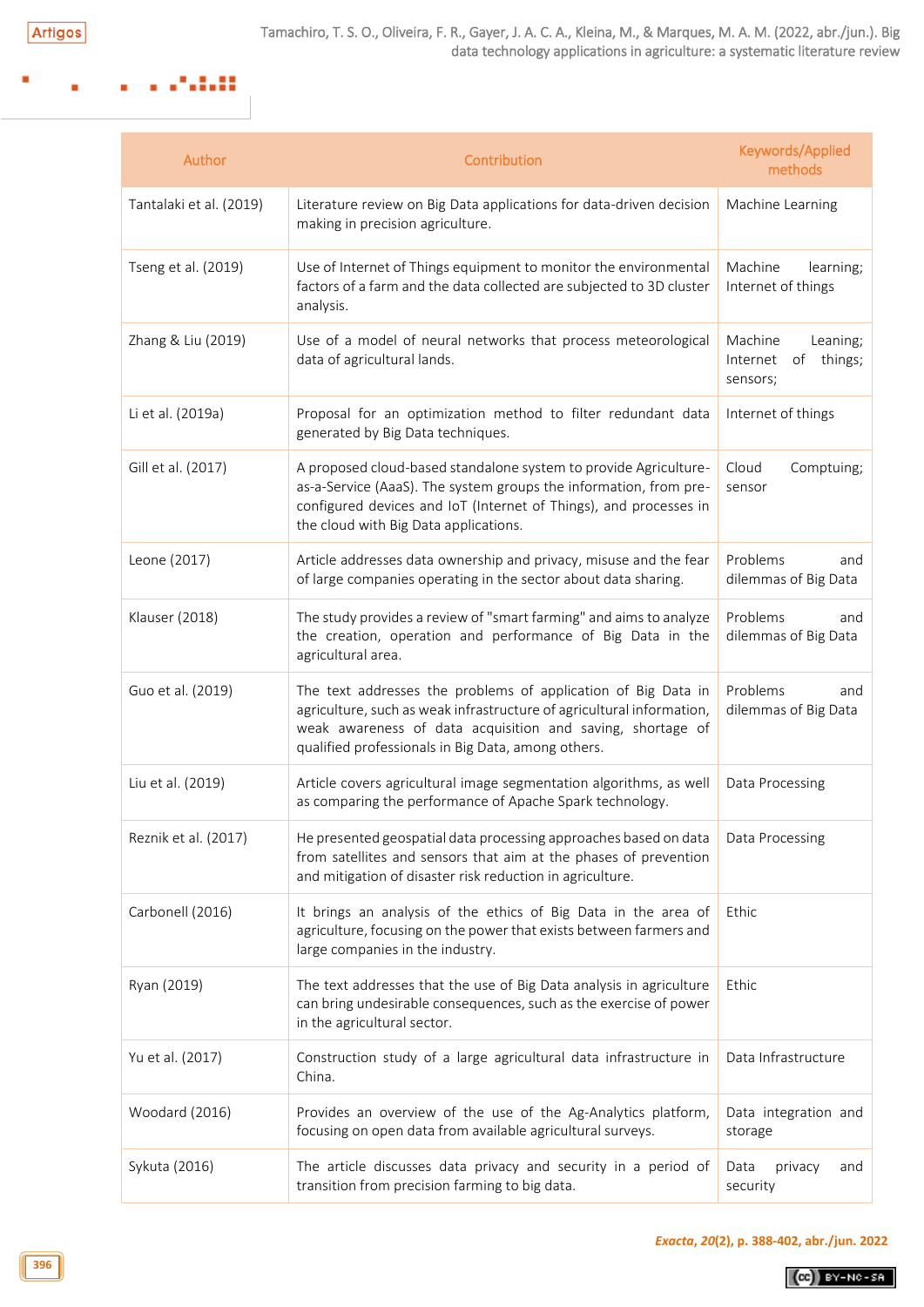**Artigos** 

| Author                      | Contribution                                                                                                                                                                                                             | Keywords/Applied<br>methods                           |
|-----------------------------|--------------------------------------------------------------------------------------------------------------------------------------------------------------------------------------------------------------------------|-------------------------------------------------------|
| Chen & Cheng (2018)         | The article provides an organizational structure and suggestions<br>related to the preservation and use of Big Data, in order to provide<br>references for sharing and using data for agricultural research in<br>China. | Data sharing and use                                  |
| Weersink et al. (2018)      | The study provides an analysis of the state of the art on the<br>potential of Big Data to improve and reinvent agriculture.                                                                                              | Opportunities<br>and<br>Challenges for<br>Big<br>Data |
| Jayashankar et al. (2019)   | The authors address how farmers experience value co-creation,<br>with a specific focus on Big Data technology in agriculture.                                                                                            | Relationship<br>with<br>technology; Privacy           |
| Shen (2019)                 | Study of mechanisms to encourage knowledge sharing between<br>producers and distributors, based on distinguishing customer<br>knowledge differences in traditional scenarios and Big Data<br>context.                    | Sharing of big data<br>knowledge                      |
| Giagnocavo et al. (2017)    | It addresses the case of a cooperative and how it uses Big Data in<br>traceability tools, and the benefit of small producers in the chain.                                                                               | Traceability systems                                  |
| Mark, et al. (2016)         | The study deals with data transfer in precision agriculture and how<br>to improve connectivity to spread Big Data in this area.                                                                                          | Wireless internet and<br>connectivity                 |
| Source: The authors (2020). |                                                                                                                                                                                                                          |                                                       |

As shown in Chart 2 of the summary of the articles selected above, the use of Big Data promotes a huge set of possibilities in the field of agriculture, from increasing productivity to risk management. Shivappa et al. (2018) state that the agriculture sector currently has technology similar to the latest generation industrial sector, using GPS equipped with sensors, e-tablets and drones, in addition to also taking advantage of the power of the Internet of Things and Big Data in all its agricultural value chain.

Due to climatic seasonality, data analysis is the most used technique in agriculture to help in the optimization of scarce resources such as water, fertilizers and micronutrients (Priya & Geetha, 2017), as well as in helping to select the best performing genotypes for cultivation (Bhogireddy et al., 2016).

In addition to the aforementioned, it is also noted that with the growth of the advent of Big Data, in which tools routinely monitor and collect information from animals and farms, several methods of analysis need to be used, to efficiently extract and summarize the main information, thus, machine learning and data mining methods have been widely used (Majumdar et al., 2017).

With regard to machine learning, which is the second most used method in agriculture in the context of Big Data and which is capable of making predictions from a set of data, its applications are diverse, such as facilitating production decisions livestock (White et al., 2018), improve accuracy in the geographical location of farms (Gumma et al., 2019) and identify the best place and the right time to cultivate a particular crop (Jiang et al., 2019).

# *[Exacta](http://www.revistaexacta.org.br/)***,** *20***(2), p. 388-402, abr./jun. 2022**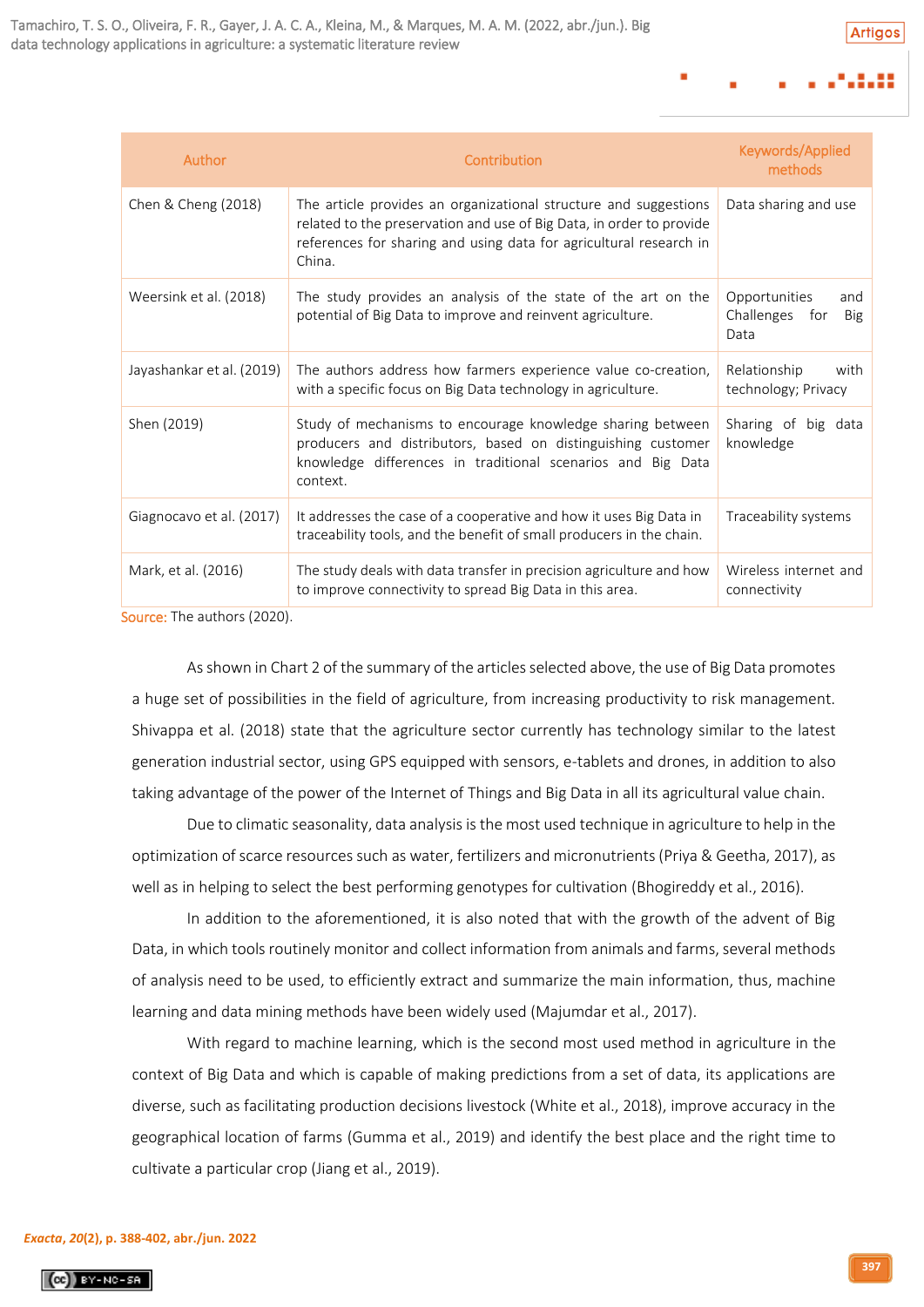As Morota et al. (2018), machine learning can be combined with data mining for applications involving agriculture, such as genome prediction, identification of outliers of a certain group of animals and detection of mastitis (disease that affects the health of dairy cattle). The machine learning method is also used in equipment with Internet of Things technology and sensors, which monitor the environmental factors of a farm, such as soil temperature and humidity, in order to answer whether a crop is suitable for cultivation (Tseng et al., 2019).

According to Zhang & Liu (2019), in agriculture, the IoT assists in data collection, transmission and monitoring. Examples of this application are the use of sensors that capture environmental data in real time, being: images of the climate in the agricultural area. Therefore, the application of IoT in agriculture also supports the collection of meteorological data, such as: temperature, air humidity, light intensity, among others. This means that those responsible can be alerted to the weather, disasters and thus reduce the losses related to possible damage, since this technology has an effective response speed.

There are also initiatives to structure online tools that allow interested parties and decision makers to view and analyze data on agriculture, facilitating policy formulation.

On the other hand, according to Shivappa et al. (2018), there are some challenges to be overcome for the full exploitation of agriculture combined with Big Data, which are: digital literacy, internet access and its speed and lack of participation by companies and private industries.

# 4 Conclusion

Traditional software cannot process the amount of information and variables in data sets, Big Data, so it is necessary to search for ways to correctly mine this data, understand what is present on the internet and use it in favor of the business in the competitive market. Understanding the consumer's needs is necessary in any type of business, including agriculture, in addition, decision making cannot cause negative impacts on the process or on the final product. In addition, the collaboration of professionals in computer science, economics, engineering, mathematics and statistics is necessary, together with the industry, to efficiently develop approaches to analyze high volume of data.

Thus, the objective of this work was to carry out a systematic review of the literature regarding the current issues that address the use of Big Data in the context of agriculture. In total, 47 articles on the topic were published, published between 2016 and 2019, linked on the Web of Science and Scopus platforms.

From the research question "Currently, what are the innovations and technologies, linked to Big Data, used in agriculture?", The analyzes indicated that there is a relatively high approach on the subject in the last 4 years and brings great contributions, such as: the application of algorithms, combinations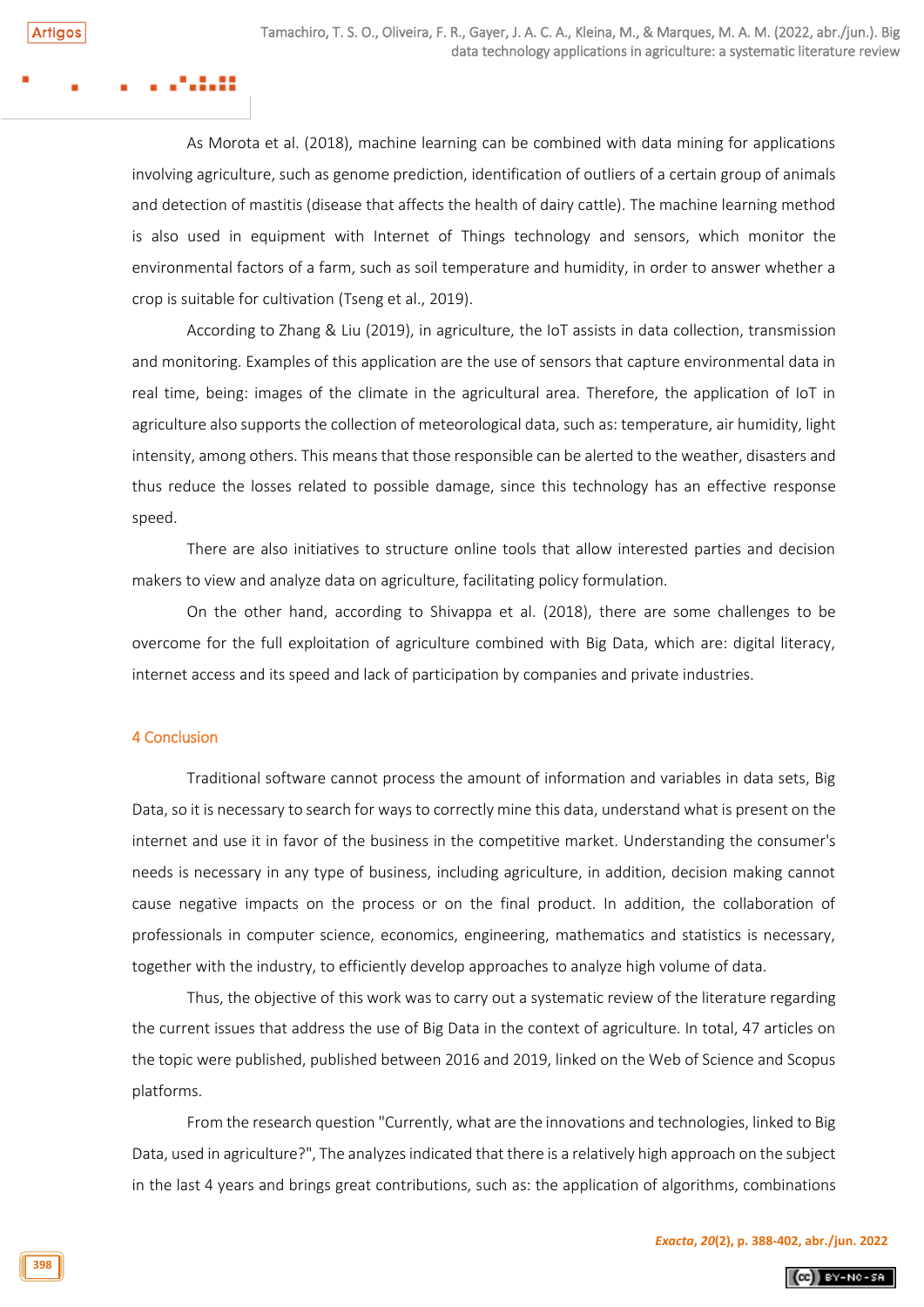with internet + and cloud, statistical analysis, technologies that make up industry 4.0, in addition to presenting several applications in the subareas of agriculture.

Knowing all these technologies related to Big Data, which are used in agriculture in first world countries, serve as a reference for innovative practices for agricultural companies, who wish to improve their current production processes (AS-IS), through the application of technologies emerging, thus generating highly competitive future processes (TO-BE).

As a suggestion for future work, it is interesting to understand how is the Big Data approach in Brazil, focused on agriculture and perform a comparative analysis to identify existing technologies, as well as the projection of technological advent in the area.

# **References**

- Bhogirredy, S. et al. (2016). Dealing with Big Data in agriculture through management information system: A case of coordinated rice research. *International Journal of Agricultural and Statistical Science*. v. 12, p. 537 - 545.
- Cameron, M.; Viviers, W.; Steenkamp, E. (2017). Breaking the 'Big Data' barrier when selecting agricultural export markets: an innovative approach. *Agrekon*. v. 56, p. 139 - 157, 2017.
- Carbonell, I. (2016). The ethics of Big Data in big agriculture. *Internet Policy Review*, v. 5, n. 1.
- Carolan, M. (2017). Publicising food: Big Data, precision agriculture, and co‐experimental techniques of addition. *Sociologia Ruralis*, v. 57, n. 2, p. 135-154, 2017.
- Chen, X. & Cheng, C. M. (2018). Research on agricultural information science and technology innovation based on Big Data. *Journal of advanced oxidation technologies*, v. 21, n. 2.
- Coble, K. H. et al. (2018). Big Data in Agriculture: A Challenge for the Future. *Applied Economic Perspectives and Policy*. v. 40, p. 79–96.
- Franco, M. C. & Domenech, M. B. (2014). Agro Big Data: el próximo desafío*. Agrobarrow 55*.
- Giagnocavo, C. et al. (2017). Agricultural cooperatives and the role of organisational models in new intelligent traceability systems and Big Data analysis. *International Journal of Agricultural and Biological Engineering*, v. 10, n. 5, p. 115-125.
- Gill, S. S.; Chana, I.; Buyya, R. (2017). IoT based agriculture as a cloud and Big Data service: the beginning of digital India*. Journal of Organizational and End User Computing* (JOEUC), v. 29, n. 4, p. 1-23.
- Gumma, M. K. et al. (2019). Agricultural cropland extent and areas of South Asia derived using Landsat satellite 30-m time-series big-data using random forest machine learning algorithms on the Google Earth Engine cloud. *Giscience & Remote Sensing*, v. 57, n. 3, p. 302-322.
- Guo, T. B. & Wang, Y. F. (2019). Big Data Application Issues in the Agricultural Modernization of China. *Ekologi*, v. 28, n. 107, p. 3677-3688.

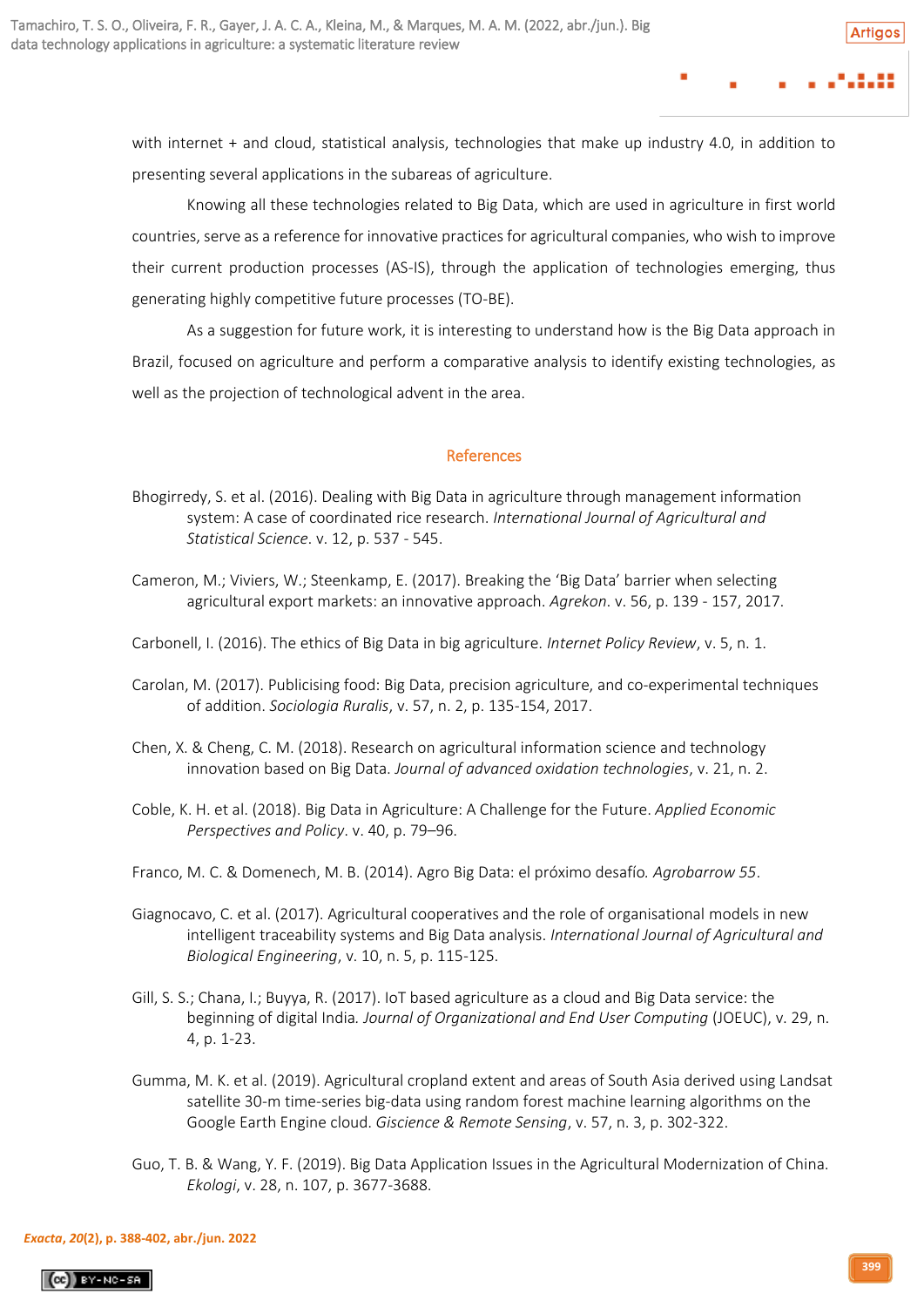- Instituto Brasileiro de Geografia e Estatística (2019). *Censo Agropecuário 2017*: Resultados definitivos. Rio de Janeiro.
- Jayashankar, P. et al. (2019) Co-creation of value-in-use through big data technology- a B2B agricultural perspective. *Journal of business & industrial marketing*, v. 35, n. 3, p. 508-523.
- Jia, J. D.; Kang, B. H.; Zhang, L. (2017). Discussion on Big Data statistical analytics application in agriculture. *International Agricultural Engineering Journal*, v. 26, p. 246-256.
- Jiang, Y. M. et al. (2019). Big data analysis applied in agricultural planting layout optimization. *Applied engineering in agriculture*, v. 35, n. 2, p. 147-162.
- Jones, S. K.; et al. (2017). Big Data and multiple methods for mapping small reservoirs: comparing accuracies for applications in agricultural landscapes. *Remote Sensing*, v. 9, n. 12, p. 1307.
- Khan, A. & Turowski, K. (2016) A Perspective on Industry 4.0: From Challenges to Opportunities in Production Systems. *Proceedings of the International Conference on Internet of Things and Big Data* (IoTBD), p. 441–448.
- Klauser, F. (2018). Surveillance Farm: Towards a Research Agenda on Big Data Agriculture. *Surveillance & Society*, v. 16, n. 3, p. 370-378.
- Lee, J. W. et al. (2019). The relationship among meteorological, agricultural, and in situ newsgenerated big data on droughts. *Natural Hazards*, v. 98, n. 2, p. 765-781.
- Leone, L. (2017). Addressing Big Data in EU and US agriculture: a legal focus. *European Food and Feed Law Review*, v. 12, n. 6, p. 507-518.
- Li, D.; Zheng, Y.; Zhao, W. (2019a). Fault Analysis System for Agricultural Machinery Based on Big Data. *IEEE Access*, v. 7, p. 99136-99151.
- Li, J. B.; Li, X. H.; Peng, Y. B. (2019b). Application of Big Data in Agricultural Internet of Things. *Revista de la facultad de agronomia de la universidad del zulia*, v. 36, n. 5, p. 1521-1529.
- Liu, B.; et al. (2019). A spark-based parallel fuzzy \$ c \$-Means segmentation algorithm for agricultural image Big Data. *IEEE Access*, v. 7, p. 42169–42180.
- Liu, Y. (2017). Innovation of marketing pattern of fresh agricultural products based on internet plus and Big Data platform. *Agro food industry hi-tech*, v. 28, n. 3, p. 1739-1743.
- Ludena, R. D. A. & Ahrary, A. (2016). Big Data approach in an ICT agriculture application. In: New Approaches in Intelligent Control. *Intelligent Systems Reference Library*, v. 107, p. 109-134.
- Luo, J. & Liu, D. (2017). Fresh agricultural products e-business chain logistics and risk control based on Big Data platform. *Boletin Tecnico/Technical Bulletin*, v.55, n.6, p. 200-208.
- Majumdar, J.; Naraseeyappa, S.; Ankalaki, S. (2017). Analysis of agriculture data using data mining techniques: application of Big Data. *Journal of Bid Data*, v. 4, n. 1.
- Manyika, J. et al. (2013). *Disruptive technologies*: advances that will transform life, business, and the global economy. San Francisco, CA: McKinsey Global Institute.

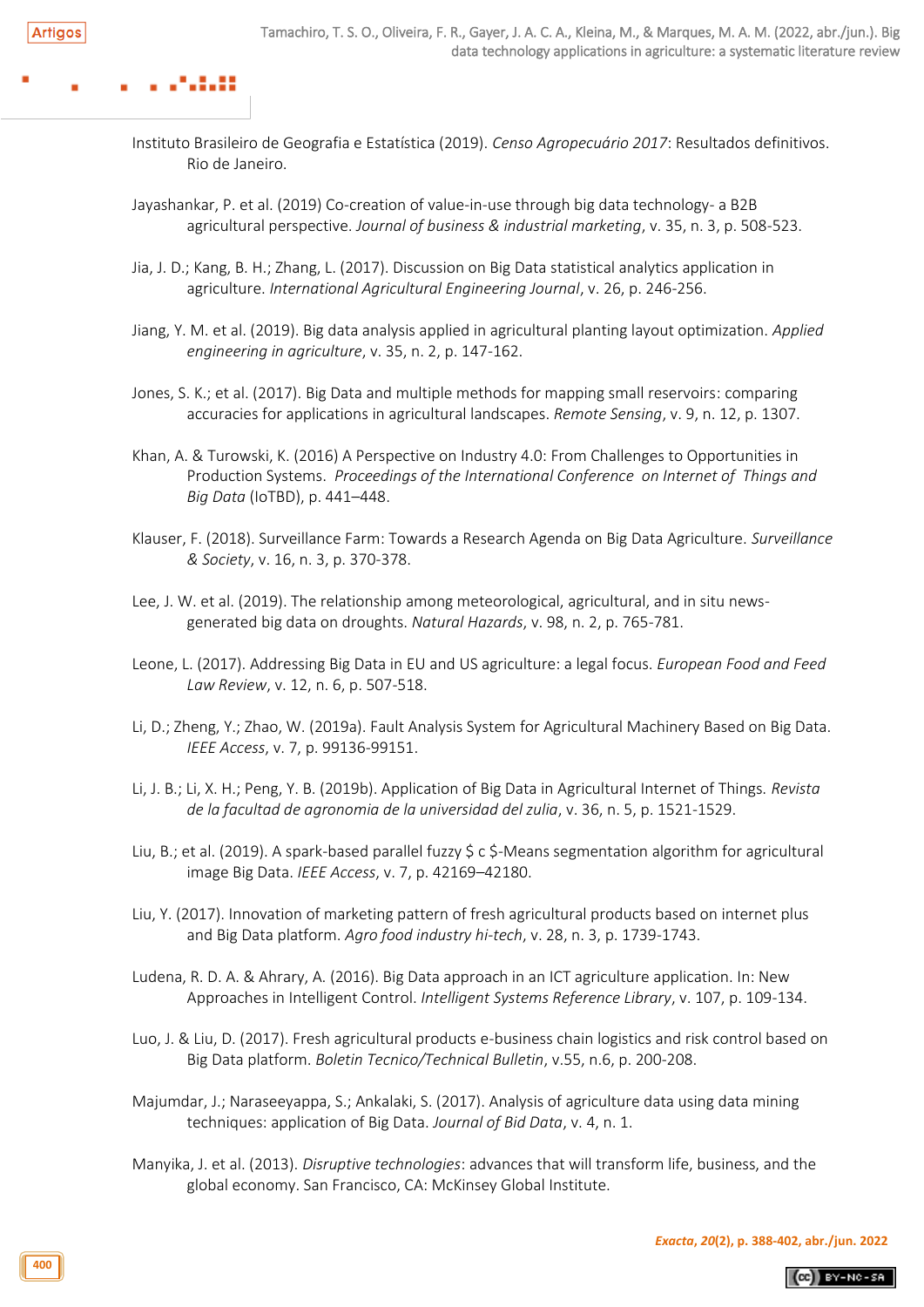- Mark, T. B. et al. (2016). The role of wireless broadband connectivity on 'Big Data' and the agricultural industry in the United States and Australia. *International Food and Agribusiness Management Review*, v. 19, n. 1030-2016-83150, p. 43-56.
- Matsumoto, Y. et al. (2019). Modeling and simulation of agriculture production system considering seasonal variable information using big data analysis. *Journal of advanced mechanical design systems and manufacturing*, v. 13, n. 5.
- Morota, G. et al. (2018). Big Data analytics and precision animal agriculture symposium: Machine learning and data mining advance predictive Big Data analysis in precision animal agriculture. *Journal of Animal Science*, v. 96, n. 4, p. 1540–1550.
- Morais, I. S.; et al. (2018). *Introdução a Big Data e Internet das Coisas (IoT)*. Porto Alegre: SAGAH.
- Priya, N.; Geetha, G. (2017). Dynamic Programming Based Resource Optimization in Agricultural Big Data for Crop Yield Maximization. *Journal of Computational and Theoretical Nanoscience*, v. 14, p. 4464-4470.
- R Core Team (2020). *R: A language and environment for statistical computing*. R Foundation for Statistical Computing, Vienna, Austria. URL https://www.R-project.org/.
- Ravichandran, S. & Kareemulla, K. (2018). Agricultural data analytics Small to Big Data. International Journal of Agricultural and Statistical Sciences, v. 14, n. 1, p. 211-214.
- Resnik, T. et al. (2017). Disaster Risk Reduction in Agriculture through Geospatial (Big) Data Processing. *International Journal of Geo-Information*, v.6, n. 8, p. 238.
- Ribeiro, J. G.; Marinho, D. Y.; EspinosA, J. W. M. (2018). Agricultura 4.0: desafios à produção de alimentos e inovações tecnológicas. In: *SIENPRO*, 2018, Catalão - GO. II SIENPRO.
- Ruan, J. H. et al. (2019) A Granular GA-SVM Predictor for Big Data in Agricultural Cyber-Physical Systems*. IEEE transactions on industrial informatics*, v. 15, n. 12, p. 6510-6521.
- Ryan, M. (2019). Agricultural Big Data Analytics and the Ethics of Power. *Journal of agricultural & environmental ethics*, v. 33, n. 1, p. 49-69.
- Shen, N. (2019). Customer Knowledge Sharing Incentive Mechanism in Agricultural Products Supply Chain in Big Data Context. *Revista de la Facultad de Agronomía*. v. 36, p. 243 – 251.
- Shivappa, S.; et al. (2018). Digital revolution and Big Data: a new revolution in agriculture. *CAB Reviews: Perspectives in Agriculture, Veterinary Science, Nutrition and Natural Resources*, v. 13.
- Shuo, Q. (2017). Construction of the industry chain of ecological agriculture combined with Big Data. *Agro Food Industry Hi Tech*. v. 28.
- Sykuta, M. E. (2016). Big Data in Agriculture: Property Rights, Privacy and Competition in Ag Data Services. *International Food and Agribusiness Management Review*, v. 19.
- Tantalaki, N.; Souravlas, S.; Roumeliotis, M. (2019). Data-Driven Decision Making in Precision Agriculture: The Rise of Big Data in Agricultural Systems. *Journal of agricultural & food information*, v. 20, n. 4, p. 344-380.